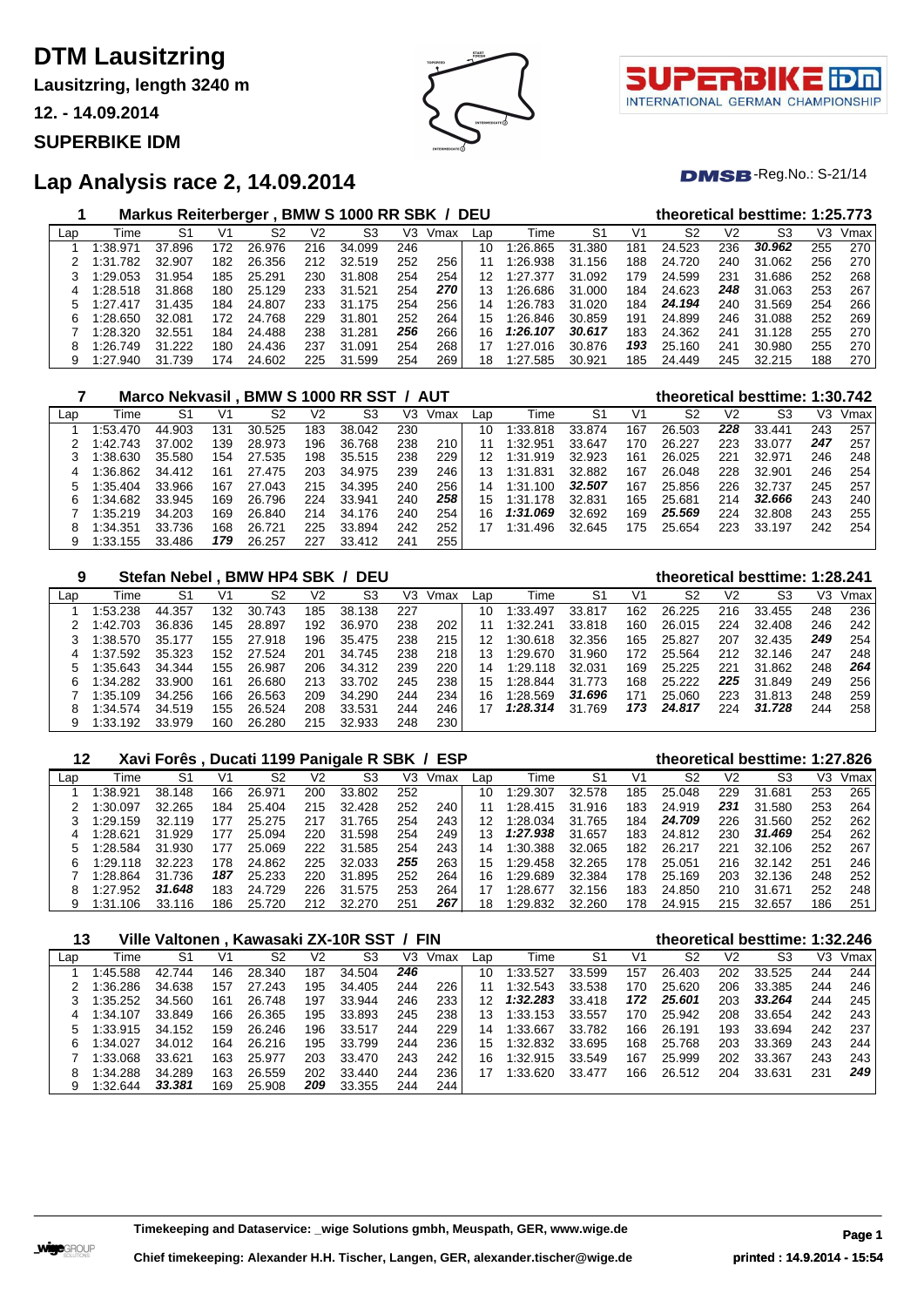**Lausitzring, length 3240 m**

**12. - 14.09.2014**

**SUPERBIKE IDM**





### $DMSB$ -Reg.No.: S-21/14

### **Lap Analysis race 2, 14.09.2014**

| 20  |          | Alex Phillis. |     | Kawasaki ZX-10R SST / AUS |                |                |     |      |     |               |                |     |        |                | theoretical besttime: 1:29.518 |     |      |
|-----|----------|---------------|-----|---------------------------|----------------|----------------|-----|------|-----|---------------|----------------|-----|--------|----------------|--------------------------------|-----|------|
| Lap | Time     | S1            | V1  | S2                        | V <sub>2</sub> | S <sub>3</sub> | V3  | Vmax | Lap | Time          | S <sub>1</sub> | V1  | S2     | V <sub>2</sub> | S3                             | V3  | Vmax |
|     | 1:42.558 | 41.714        | 161 | 27.091                    | 198            | 33.753         | 246 |      | 10  | 1:32.013      | 33.384         | 164 | 25.822 | 207            | 32.807                         | 244 | 238  |
|     | 1:33.395 | 33.276        | 167 | 26.375                    | 195            | 33.744         | 244 | 225  | 11  | l:31<br>.694  | 33.126         | 162 | 25.901 | 215            | 32.667                         | 247 | 247  |
|     | 1:32.390 | 33.380        | 166 | 25.973                    | 221            | 33.037         | 243 | 234  | 12  | 1:31.<br>.325 | 32.772         | 171 | 25.730 | 203            | 32.823                         | 244 | 242  |
|     | 1:32.799 | 33.495        | 167 | 25.862                    | 200            | 33.442         | 244 | 237  | 13  | :31<br>.180   | 32.869         | 173 | 25.370 | 210            | 32.941                         | 244 | 244  |
| 5   | 1:32.588 | 33.474        | 171 | 25.798                    | 195            | 33.316         | 243 | 240  | 14  | 1:30.200      | 32,307         | 175 | 25.263 | 204            | 32.630                         | 245 | 255  |
| 6   | 1:31.877 | 32.864        | 174 | 25.808                    | 209            | 33.205         | 242 | 237  | 15  | 1:30.604      | 32.637         | 179 | 25.186 | 198            | 32.781                         | 244 | 254  |
|     | 1:33.379 | 33.347        | 179 | 26.870                    | 203            | 33.162         | 241 | 238  | 16. | 1:29.946      | 32.576         | 175 | 24.864 | 211            | 32.506                         | 244 | 247  |
|     | 1:32.059 | 33.302        | 79  | 25.801                    | 203            | 32.956         | 243 | 234  | 17  | 1:29.975      | 32.684         | 170 | 24.944 | 216            | 32.347                         | 246 | 246  |
|     | 1:33.599 | 34.945        |     | 25.751                    | 20٬            | 32.903         | 240 | 249  | 18  | 1:33.078      | 35.144         | 179 | 24.995 | 200            | 32.939                         | 198 | 251  |

| 22  |               | Leon Bovee , BMW S 1000 RR SST / NLD |     |        |     |        |     |      |     |               |        |     |        |     | theoretical besttime: 1:29.300 |     |      |
|-----|---------------|--------------------------------------|-----|--------|-----|--------|-----|------|-----|---------------|--------|-----|--------|-----|--------------------------------|-----|------|
| Lap | Time          | S1                                   | V1  | S2     | V2  | S3     | V3  | Vmax | Lap | Time          | S1     | V1  | S2     | V2  | S3                             | VЗ  | Vmax |
|     | 1:47.260      | 43.018                               | 152 | 28.823 | 184 | 35.419 | 247 |      | 10  | 1:30.073      | 32.934 | 179 | 25.162 | 219 | 31.977                         | 248 | 241  |
|     | 1:35.579      | 34.892                               | 168 | 26.891 | 215 | 33.796 | 247 | 212  | 11  | 1:30.681      | 32.948 | 171 | 25.666 | 224 | 32.067                         | 247 | 245  |
|     | 1:34.948      | 34.225                               | 166 | 26.600 | 207 | 34.123 | 246 | 233  | 12  | 1:30.566      | 32.936 | 172 | 25.367 | 217 | 32.263                         | 246 | 244  |
|     | :32.701       | 33.688                               | 169 | 25.931 | 211 | 33.082 | 246 | 238  | 13  | 1:30.<br>.166 | 32.694 | 171 | 25.367 | 222 | 32.105                         | 248 | 246  |
|     | 1:31.828      | 33.427                               | 169 | 25.798 | 226 | 32.603 | 247 | 240  | 14  | 1:30.419      | 32.557 | 168 | 25.349 | 223 | 32.513                         | 248 | 253  |
|     | .713<br>1:31. | 33.254                               | 171 | 25.747 | 216 | 32.712 | 247 | 244  | 15  | 1:30.173      | 32.531 | 168 | 25.456 | 226 | 32.186                         | 247 | 257  |
|     | 1:31.512      | 32.841                               | 170 | 26.036 | 221 | 32.635 | 246 | 255  | 16. | 1:29.597      | 32.474 | 175 | 25.100 | 230 | 32.023                         | 248 | 245  |
|     | .798<br>I 30. | 33.041                               | 180 | 25.300 | 225 | 32.457 | 248 | 242  | 17  | 1:29.925      | 32.389 | 173 | 25.374 | 230 | 32.162                         | 248 | 251  |
| 9   | :30.          | 33.037                               | 168 | 25.450 | 221 | 32.230 | 247 | 242  | 18  | 1:29.         | 32.523 | 180 | 24.934 | 218 | 32.254                         | 248 | 252  |

| 34  |          | Chris Burri, Kawasaki ZX-10R SST / CHE |     |        |     |        |     |      |     |          |        |     |        |                | theoretical besttime: 1:27.710 |     |      |
|-----|----------|----------------------------------------|-----|--------|-----|--------|-----|------|-----|----------|--------|-----|--------|----------------|--------------------------------|-----|------|
| Lap | Time     | S1                                     | V1  | S2     | V2  | S3     | V3  | Vmax | Lap | Time     | -S1    | V1  | S2     | V <sub>2</sub> | S3                             | V3  | Vmax |
|     | 1:49.513 | 44.093                                 | 151 | 29.130 | 176 | 36.290 | 244 |      | 10  | 1:30.352 | 32.309 | 170 | 25.615 | 221            | 32.428                         | 247 | 246  |
|     | 1:36.753 | 34.970                                 | 153 | 27.324 | 192 | 34.459 | 246 | 227  | 11  | 1:30.805 | 33.075 | 173 | 25,277 | 214            | 32.453                         | 248 | 248  |
|     | 1:34.907 | 34.216                                 | 166 | 26.831 | 200 | 33.860 | 246 | 230  | 12  | 1:31.134 | 32.772 | 174 | 25.121 | 211            | 33.241                         | 247 | 260  |
| 4   | 1:33.370 | 33.558                                 | 167 | 26.455 | 205 | 33.357 | 248 | 242  | 13  | 1:29.872 | 32.447 | 169 | 25.323 | 205            | 32.102                         | 247 | 254  |
|     | 1:33.597 | 33.653                                 | 171 | 26.500 | 197 | 33.444 | 247 | 239  | 14  | 1:29.549 | 32.420 | 170 | 25.229 | 213            | 31.900                         | 248 | 251  |
| 6   | 1:32.278 | 33.454                                 | 175 | 25.860 | 204 | 32.964 | 247 | 240  | 15  | 1:29.012 | 32.224 | 175 | 24.845 | 214            | 31.943                         | 247 | 251  |
|     | 1:31.945 | 32.984                                 | 164 | 25.819 | 201 | 33.142 | 245 | 249  | 16  | 1:29.379 | 32.250 | 182 | 25.007 | 207            | 32.122                         | 243 | 255  |
| 8   | 1:31.041 | 32.906                                 | 179 | 25.723 | 204 | 32.412 | 246 | 251  | 17  | 1:27.710 | 31.726 | 182 | 24.420 | 213            | 31.564                         | 249 | 255  |
|     | 1:30.721 | 32.466                                 | 171 | 25.673 | 213 | 32.582 | 246 | 251  | 18  | 1:30.129 | 32.091 | 175 | 25.266 | 210            | 32.772                         | 248 | 257  |

| 36  |          |        |     |            |     | Marc Neumann, BMW S 1000 RR SST / DEU |     |      |     |          |        |     | theoretical besttime: 1:32.491 |                |        |     |      |
|-----|----------|--------|-----|------------|-----|---------------------------------------|-----|------|-----|----------|--------|-----|--------------------------------|----------------|--------|-----|------|
| Lap | Time     | S1     | V1  | S2         | V2  | S <sub>3</sub>                        | VЗ  | Vmax | Lap | Time     | S1     | V1  | S <sub>2</sub>                 | V <sub>2</sub> | S3     | V3  | Vmax |
|     | 1:55.746 | 46.136 | 128 | 31<br>.707 | 181 | 37.903                                | 240 |      | 10  | 1:35.105 | 34.322 | 166 | 26.829                         | 213            | 33.954 | 246 | 249  |
|     | 1:43.463 | 37.655 | 142 | 29.282     | 190 | 36.526                                | 242 | 210  |     | 1:35.656 | 34.229 | 168 | 27.331                         | 206            | 34.096 | 245 | 237  |
|     | 1:40.704 | 36.493 | 148 | 28.562     | 192 | 35.649                                | 242 | 216  | 12  | 1:34.568 | 34.002 | 160 | 26.651                         | 214            | 33.915 | 244 | 242  |
| 4   | 1:40.120 | 36.589 | 149 | 28.344     | 203 | 35.187                                | 244 | 211  | 13  | 1:33.833 | 34.135 | 169 | 26.294                         | 213            | 33.404 | 245 | 235  |
|     | 1:39.807 | 36.211 | 152 | 27.968     | 195 | 35.628                                | 241 | 213  | 14  | 1:33.487 | 33.785 | 162 | 26,287                         | 215            | 33.415 | 246 | 236  |
| 6.  | 1:38.587 | 36.207 | 151 | 27.430     | 210 | 34.950                                | 245 | 217  | 15  | 1:33.656 | 34.358 | 172 | 25.957                         | 211            | 33.341 | 244 | 252  |
|     | 1:37.014 | 35.295 | 159 | 27.152     | 205 | 34.567                                | 242 | 225  | 16  | 1:33.684 | 33.661 | 163 | 26.155                         | 218            | 33.868 | 247 | 236  |
| 8   | 1:38.846 | 35.125 | 152 | 29.080     | 184 | 34.641                                | 244 | 233  | 17  | 1:32.878 | 33.635 | 168 | 26.344                         | 219            | 32.899 | 245 | 240  |
|     | 1:35.759 | 34.552 | 166 | 26.940     | 217 | 34.267                                | 245 | 224  |     |          |        |     |                                |                |        |     |      |

### **Danny De Boer , Honda CBR 1000-RR SP SBK / NLD theoretical besttime: 1:27.997**

| Lap | Time     |        | V1  | S2     | V2  | S3     | VЗ  | Vmax | Lap              | Time     | S1     | V1  | S2     | V2  | S3     | V3. | Vmax |
|-----|----------|--------|-----|--------|-----|--------|-----|------|------------------|----------|--------|-----|--------|-----|--------|-----|------|
|     | 1:48.482 | 42.649 | 150 | 28.939 | 181 | 36.894 | 244 |      | 10               | 1:31.025 | 32.899 | 181 | 25.419 | 220 | 32.707 | 246 | 252  |
|     | 1:39.245 | 35.268 | 162 | 28.074 | 195 | 35,903 | 242 | 219  | 11               | 1:30.651 | 32.584 | 185 | 25.141 | 219 | 32.926 | 247 | 253  |
|     | 1:37.082 | 35.196 | 155 | 27.253 | 204 | 34.633 | 246 | 223  | 12 <sup>12</sup> | 1:30.641 | 32.953 | 178 | 25.235 | 222 | 32.453 | 247 | 251  |
|     | 1:34.990 | 33.910 | 162 | 26.798 | 207 | 34.282 | 246 | 245  | 13               | 1:28.700 | 32.025 | 181 | 24.714 | 221 | 31.961 | 247 | 262  |
|     | 1:33.965 | 33.950 | 166 | 26.313 | 211 | 33.702 | 246 | 251  | 14               | 1:28.524 | 31.959 | 181 | 24.877 | 230 | 31.688 | 248 | 263  |
|     | 1:33.956 | 33.980 | 171 | 26.208 | 212 | 33.768 | 243 | 245  | 15               | 1:29.592 | 32.051 | 177 | 24.965 | 213 | 32.576 | 247 | 264  |
|     | 1:32.575 | 33.760 | 173 | 25.692 | 217 | 33.123 | 243 | 247  | 16.              | 1:29.228 | 32.262 | 180 | 24.516 | 223 | 32.450 | 249 | 264  |
|     | 1:32.301 | 33.364 | 176 | 25.668 | 217 | 33.269 | 245 | 247  | 17               | 1:28.511 | 31.887 | 182 | 24.813 | 226 | 31.811 | 247 | 265  |
| 9   | 1:31.716 | 33.498 | 177 | 25.392 | 217 | 32.826 | 245 | 244  | 18               | 1:28.470 | 31.862 | 184 | 24.989 | 225 | 31.619 | 249 | 264  |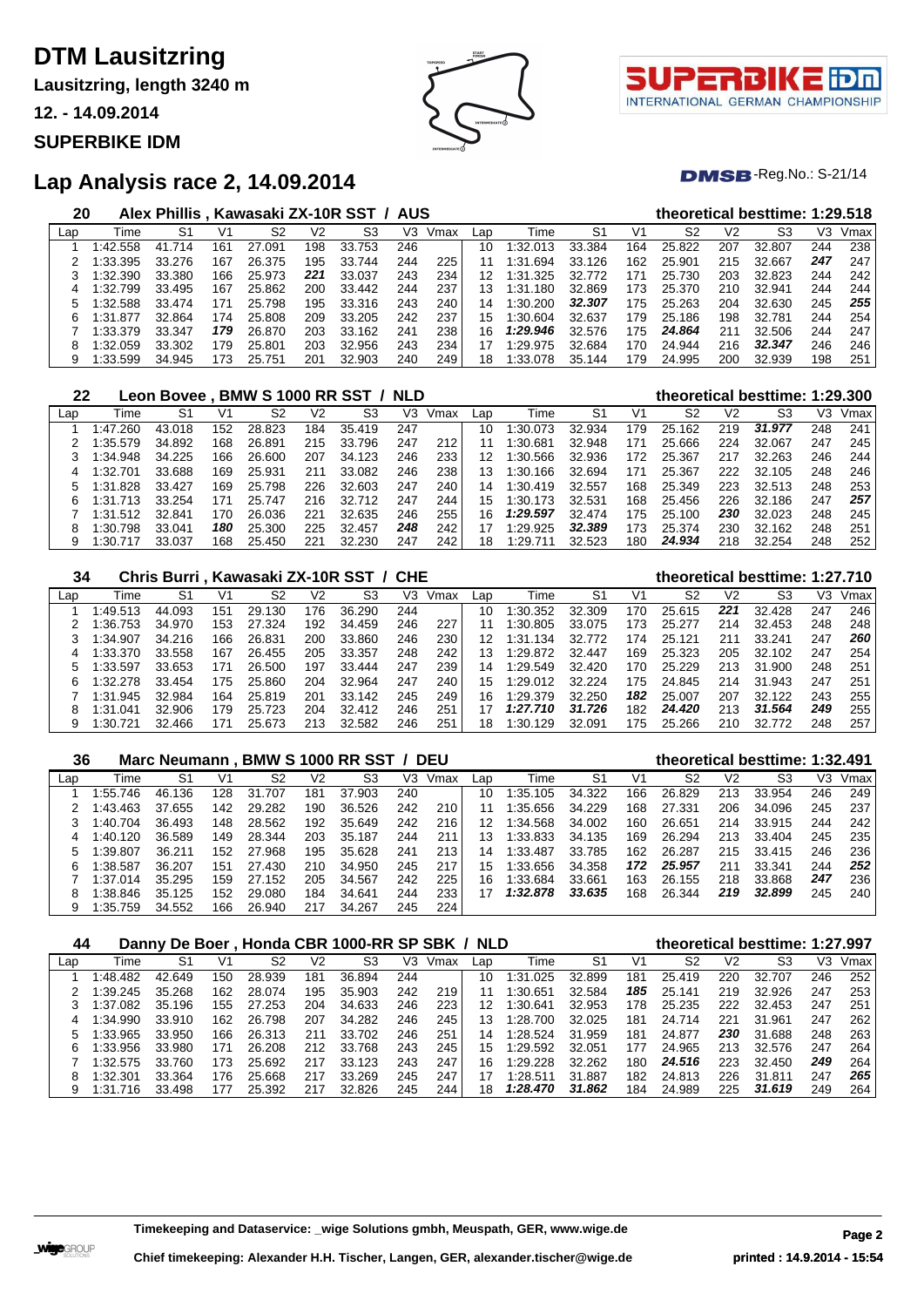**Lausitzring, length 3240 m**

**12. - 14.09.2014**

**SUPERBIKE IDM**





#### **DMSB**-Reg.No.: S-21/14

### **Lap Analysis race 2, 14.09.2014**

| 47  |          | Marc Buchner, Suzuki GSX-R 1000 SBK / DEU |     |        |     |        |     |      |     |          |        |     |        |     | theoretical besttime: 1:28.813 |     |      |
|-----|----------|-------------------------------------------|-----|--------|-----|--------|-----|------|-----|----------|--------|-----|--------|-----|--------------------------------|-----|------|
| Lap | Time     | S1                                        | V1  | S2     | V2  | S3     | V3  | Vmax | Lap | Time     | S1     | V1  | S2     | V2  | S3                             | VЗ  | Vmax |
|     | 1:55.047 | 45.770                                    | 134 | 30.723 | 205 | 38.554 | 221 |      | 10  | 1:32.150 | 33.329 | 175 | 26,001 | 230 | 32.820                         | 241 | 251  |
|     | 1:42.105 | 36.964                                    | 148 | 28.810 | 210 | 36.331 | 227 | 203  | 11  | 1:33.722 | 32.939 | 177 | 26.584 | 217 | 34.199                         | 239 | 252  |
|     | 1:38.086 | 35.397                                    | 151 | 27.686 | 211 | 35.003 | 232 | 216  | 12  | 1:31.399 | 33.003 | 166 | 25.773 | 209 | 32.623                         | 243 | 233  |
|     | 1:37.176 | 35.090                                    | 151 | 27.590 | 211 | 34.496 | 238 | 228  | 13  | 1:30.558 | 32.479 | 179 | 25.644 | 226 | 32.435                         | 242 | 237  |
|     | 1:35.591 | 34.488                                    | 154 | 27.037 | 213 | 34.066 | 241 | 225  | 14  | 1:29.243 | 32.049 | 178 | 25.480 | 233 | 31.714                         | 242 | 248  |
| 6   | 1:34.632 | 34.028                                    | 157 | 26.810 | 211 | 33.794 | 241 | 237  | 15  | 1:29.722 | 32.044 | 178 | 25.347 | 219 | 32.331                         | 243 | 254  |
|     | 1:34.900 | 34.100                                    | 162 | 26.658 | 213 | 34.142 | 241 | 228  | 16  | 1:29.395 | 31.969 | 177 | 25.577 | 227 | 31.849                         | 243 | 253  |
|     | 1:34.120 | 33.881                                    | 163 | 26.359 | 210 | 33.880 | 241 | 243  | 17  | 1:29.321 | 31.752 | 171 | 25.644 | 222 | 31.925                         | 242 | 258  |
| 9   | 1:33.104 | 33.723                                    | 170 | 25.874 | 220 | 33.507 | 241 | 252  |     |          |        |     |        |     |                                |     |      |

| 48  |          | Dominik Vincon, BMW S 1000 RR SST / DEU |     |        |     |        |     |      |     |          |        |     | theoretical besttime: 1:27.876 |     |        |     |      |
|-----|----------|-----------------------------------------|-----|--------|-----|--------|-----|------|-----|----------|--------|-----|--------------------------------|-----|--------|-----|------|
| Lap | Time     | S1                                      | V1  | S2     | V2  | S3     | V3  | Vmax | Lap | Time     | S1     | V1  | S2                             | V2  | S3     | V3  | Vmax |
|     | 1:44.252 | 41.784                                  | 167 | 27.955 | 220 | 34.513 | 239 |      | 10  | 1:29.934 | 32.454 | 176 | 25.323                         | 236 | 32.157 | 242 | 262  |
|     | 1:34.229 | 33.653                                  | 169 | 26.599 | 221 | 33.977 | 240 | 252  | 11  | 1:33.398 | 36.041 | 177 | 25.064                         | 233 | 32.293 | 244 | 260  |
|     | 1:35.204 | 35.295                                  | 171 | 26.420 | 225 | 33.489 | 243 | 261  | 12  | 1:32.212 | 34.659 | 175 | 25.115                         | 237 | 32.438 | 244 | 263  |
|     | 1:32.512 | 33.837                                  | 176 | 25.765 | 236 | 32.910 | 243 | 261  | 13  | 1:29.561 | 32.132 | 182 | 25.063                         | 228 | 32.366 | 244 | 262  |
|     | 1:30.645 | 32.638                                  | 174 | 25.409 | 232 | 32.598 | 243 | 262  | 14  | 1:28.551 | 31.966 | 182 | 24.776                         | 234 | 31.809 | 246 | 262  |
| 6   | 1:29.899 | 32.604                                  | 182 | 24.973 | 226 | 32.322 | 244 | 262  | 15  | 1:29.430 | 31.821 | 180 | 24.708                         | 230 | 32.901 | 243 | 265  |
|     | 1:33.249 | 32.739                                  | 188 | 28.243 | 218 | 32.267 | 243 | 263  | 16  | 1:28.319 | 32.051 | 184 | 24.566                         | 230 | 31.702 | 244 | 260  |
| 8   | 1:29.812 | 32.691                                  | 178 | 25.145 | 236 | 31.976 | 244 | 259  | 17  | 1:28.784 | 32.181 | 177 | 24.832                         | 228 | 31.771 | 245 | 264  |
| 9   | 1:30.142 | 32.765                                  | 180 | 25.127 | 230 | 32.250 | 243 | 262  | 18  | 1:30.400 | 31.608 | 189 | 25.856                         | 225 | 32.936 | 189 | 264  |

| 50  |          | Damian Cudlin, Kawasaki ZX-10R SBK / AUS |     |        |     |        |     |      |     |              |        | theoretical besttime: 1:29.488 |        |     |        |     |      |
|-----|----------|------------------------------------------|-----|--------|-----|--------|-----|------|-----|--------------|--------|--------------------------------|--------|-----|--------|-----|------|
| Lap | Time     | S1                                       | V1  | S2     | V2  | S3     | V3  | Vmax | Lap | Гіmе         | S1     | V1                             | S2     | V2  | S3     | V3  | Vmax |
|     | 1:39.254 | 39.127                                   | 158 | 26.536 | 194 | 33.591 | 247 |      | 10  | 1:29.876     | 32.505 | 174                            | 25.107 | 220 | 32.264 | 243 | 240  |
|     | 1:32.279 | 33.778                                   | 170 | 25.918 | 207 | 32.583 | 246 | 228  |     | 1:29.496     | 32.504 | 172                            | 24.793 | 216 | 32.199 | 244 | 239  |
|     | 1:33.433 | 34.896                                   | 168 | 25.613 | 203 | 32.924 | 246 | 219  | 12  | 1:30.654     | 33.277 | 171                            | 25.062 | 215 | 32.315 | 244 | 241  |
|     | 1:30.936 | 32.934                                   | 168 | 25.406 | 211 | 32.596 | 246 | 234  | 13  | 1:29.751     | 32,496 | 172                            | 24.922 | 217 | 32.333 | 243 | 244  |
|     | 1:30.622 | 32.876                                   | 180 | 25.295 | 213 | 32.451 | 245 | 231  | 14  | 1:30.445     | 32.752 | 168                            | 25.286 | 210 | 32.407 | 243 | 243  |
| 6   | 1:30.593 | 32.846                                   | 171 | 25.090 | 207 | 32.657 | 244 | 239  | 15  | 1:30.284     | 32.780 | 166                            | 25.236 | 210 | 32.268 | 244 | 243  |
|     | 1:30.718 | 32.840                                   | 174 | 25.577 | 213 | 32.301 | 246 | 237  | 16  | $\pm 30.095$ | 32.515 | 176                            | 25.373 | 216 | 32.207 | 242 | 241  |
| 8   | 1:29.859 | 32.720                                   | 174 | 24.842 | 219 | 32.297 | 245 | 238  |     | 1:29.815     | 32.545 | 171                            | 24.920 | 214 | 32.350 | 242 | 249  |
| 9   | 1:29.694 | 32.505                                   | 173 | 24.922 | 209 | 32.267 | 247 | 240  | 18  | 1:30.328     | 32.801 | 162                            | 25.204 | 211 | 32.323 | 241 | 244  |

#### **Lorenzo Lanzi , Ducati 1199 Panigale R SBK / ITA theoretical besttime: 1:25.856** Lap Time S1 V1 S2 V2 S3 V3 Vmax Lap Time S1 V1 S2 V2 S3 V3 Vmax 1 1:49.193 41.010 154 32.107 182 36.076 243 | 10 1:30.317 32.200 174 25.625 220 32.492 251 255| 1:38.759 35.055 155 28.490 194 35.214 246 236 11 1:29.178 31.999 *181* 25.002 226 32.177 251 248 1:35.400 34.184 160 27.011 213 34.205 248 244 12 1:28.031 31.508 169 25.036 220 31.487 *254* 266 1:34.194 33.766 170 26.903 219 33.525 249 249 13 1:27.854 31.327 175 24.817 221 31.710 249 267 1:33.110 33.425 166 26.625 214 33.060 247 265 14 1:27.711 31.528 171 24.923 *236* 31.260 251 264 1:32.510 33.260 168 26.200 220 33.050 248 257 15 1:26.547 31.055 174 24.377 231 31.115 253 267 1:30.512 32.750 175 25.607 219 32.155 250 258 16 1:27.710 31.872 178 24.625 220 31.213 251 *270* 1:30.615 33.101 171 25.353 224 32.161 251 259 17 1:26.668 31.531 181 24.271 228 30.866 251 267 1:30.440 32.260 173 25.717 230 32.463 251 264 18 *1:25.856 30.962* 176 *24.036* 233 *30.858* 250 267

| 67  |          |        |     |            |     | Mark Albrecht, BMW S 1000 RR SST / DEU |     |      |     |          |        |     |        |                | theoretical besttime: 1:31.774 |     |      |
|-----|----------|--------|-----|------------|-----|----------------------------------------|-----|------|-----|----------|--------|-----|--------|----------------|--------------------------------|-----|------|
| Lap | Time     | S1     | V1  | S2         | V2  | S3                                     | V3. | Vmax | Lap | Time     | S1     | V1  | S2     | V <sub>2</sub> | S3                             | V3  | Vmax |
|     | 1:55.206 | 45.786 | 126 | 31<br>.726 | 185 | 37.694                                 | 225 |      | 10  | 1:35.393 | 34.798 | 160 | 26.733 | 207            | 33.862                         | 247 | 229  |
|     | 1:42.975 | 37.507 | 137 | 29.094     | 196 | 36.374                                 | 238 | 205  | 11  | 1:34.873 | 34.256 | 169 | 26.519 | 201            | 34.098                         | 246 | 230  |
|     | 1:41.341 | 36.965 | 152 | 28.453     | 198 | 35.923                                 | 238 | 208  | 12  | 1:34.525 | 34.074 | 164 | 26.539 | 209            | 33.912                         | 246 | 229  |
| 4   | 1:39.889 | 36.426 | 156 | 27.978     | 200 | 35.485                                 | 241 | 207  | 13  | 1:34.055 | 34.192 | 156 | 26.485 | 212            | 33.378                         | 247 | 229  |
|     | 1:39.988 | 36.408 | 157 | 28.099     | 188 | 35.481                                 | 241 | 215  | 14  | 1:33.401 | 33.850 | 169 | 26.149 | 213            | 33.402                         | 246 | 234  |
| 6   | 1:39.583 | 36.319 | 152 | 27.689     | 203 | 35.575                                 | 241 | 222  | 15  | 1:33.494 | 34.090 | 166 | 26.276 | 211            | 33.128                         | 246 | 233  |
|     | 1:36.858 | 35.337 | 157 | 27.065     | 206 | 34.456                                 | 244 | 224  | 16  | 1:33.652 | 33.667 | 156 | 26.197 | 214            | 33.788                         | 246 | 227  |
| 8   | 1:38.793 | 35.167 | 142 | 29.314     | 184 | 34.312                                 | 245 | 227  | 17  | 1:31.774 | 33.569 | 176 | 25.341 | 217            | 32.864                         | 248 | 235  |
| 9   | 1:36.173 | 34.998 | 163 | 26.990     | 201 | 34.185                                 | 246 | 217  |     |          |        |     |        |                |                                |     |      |